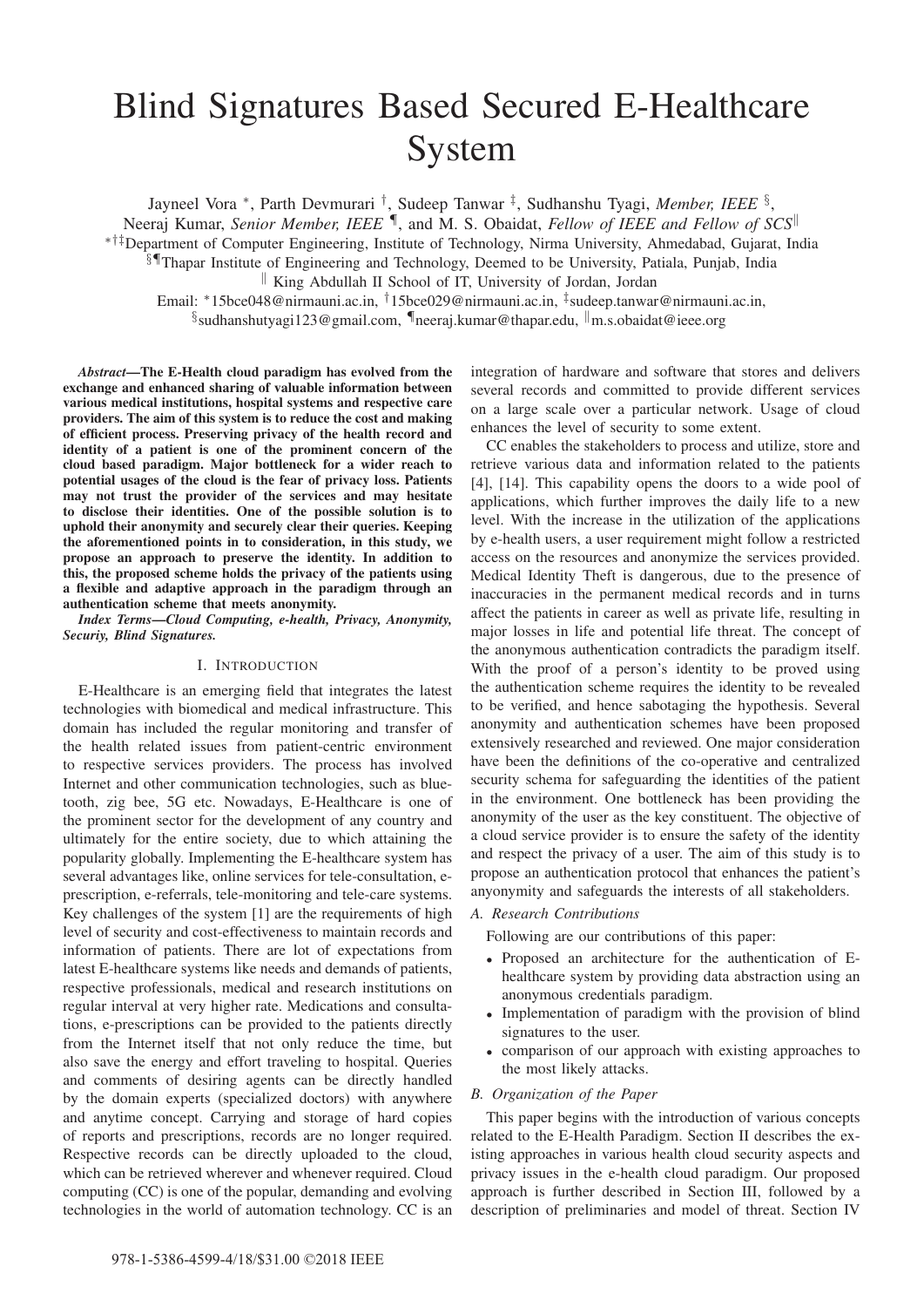presents the overall description of the proposed authentication scheme with its Implementation. Finally, the paper is concluded with a discussion of the observations in Section V.

# II. EXISTING APPROACHES

Using various advances in the field of telecommunication and medical monitoring devices, various efficient methods of remote patient monitoring have been discussed in the literature [1-2]. Health providers may use various sensors, communicate them via bluetooth and monitor the vital signs of a patient from oxygen levels to heart rates and breathing rates. Interesting aspect is that all these are provided in a very cost effective manner. Chronic as well as acute term patients are benefited from these paradigms owing to the possible prevention of a fatality, which may be sensed using the systems. Various Ehealth technologies have a potential to create a significant impact in the future of patient centric healthcare, especially by increasing citizen empowerment in terms of health maintenance and encouraging self care and related decisions. Service involving CC are normally provided by external vendors who own their resources and infrastructure that will be utilized for providing them for use. From a security perspective, an improvement is done using a centralized data center and an increase in security resources. Moreover, concerns grow over the loss of control over sensitive data. Various security challenges relating to privacy, leakage of data and protecting the identities prop up.

The major issue is with the users privacy in CC. The solution is to keep identity safe. Here anonymity is not a key component. A decentralized pseudonym method is to keep safe the identity of the patient in e-Health cloud [8- 11]. All unimportant third parties and trusted authority issues certificates have been proposed to remove by the authors. They suggested a mechanism for interchange medical data sets and to keep the patients information safe. The privacy of the patient can be achieved by giving assurance of anonymity to the patient [11]. Most of the authors have used the trusted third party (TTP) scheme that has an information on the other parties to give approval. The cloud service is same to the TTP. So, the cloud service provider (CSP) must be honest for users privacy. The main goal is to apply anonymous authentication to e-Health application. In this e-Health cloud system, we have extended an innovative idea to propose an anonymous authentication scheme. This scheme must work efficiently while the patient is accessing the storage site where the sensitive information is stored.

# *A. E-Health Cloud*

Currently CC based services have been used to increase the efficiency of the patient health monitoring. E-Health clouds can be categorized into three models: (1) Private cloud (internal creation), (2) Public cloud (outsourced), (3) Hybrid cloud (integration of internal creation and outsourced cloud).

The e-health paradigm [3] is the integration of various concepts including technology, commerce, health-related processes and vital information. The world health organization (WHO) has defined e-Health as the paradigm of information and various state of art technologies for health-related applications in a cost-effective manner. To handle a large amount of health-related data, the cloud paradigm provides a standard platform that gives standardized services. Among the major components used in this cloud paradigm [2] environment are:

- Professionals with a background in health: It refers to an expert (dentist, physician, pharmacists) who is delivering health services to the patient .
- Healthcare Provider: It refers to a group or an organization (hospitals) that provides services to the health professionals.
- Personal Health Records (PHR): Medical information in the sets of record and health-related data maintained by a patient.
- Electronic Health Records (EHR): Medical information in sets of record and health-related data maintained by various health professionals or organizations. They have been formed by number of personalized records and maintained by health providers/ hospital systems.

# *B. Privacy and Security*

Nowadays, CC service is becoming popular because it offers on-demand and a large volume of storage, modules to provide different services based on health ecosystem. Most of the time patients have been worried due to privacy and feeling insecure as their personal data is taken care by third-party cloud provider. According to the Fujitsu Research Institute, around 88% of the users are concerned about their data privacy. They have to trust on service level agreement (SLA) and Cloud service provider (CSP). This creates the pressure on the healthcare service providers to protect the records of their patients.

Privacy is one of the right of an individual, as it has been universally declared in the ruling of human rights. The term privacy can be different in various countries, cultures, jurisdictions. It depends upon the nature of the information and user. This creates more attention of patients through various rights in the medical world. It should be concerned about patients physical condition and secret information. The users must have control over their data and authorization must not be overlooked [5]. Patients have rights to control healthcare data, how it is used, who is maintaining that data, etc. As per European commission, privacy is the most critical aspect of e-health record systems for both users (citizens and professionals) for all the countries [6], [7].

### III. PROPOSED APPROACH

The services provided by CSP in the cloud and level of trust of the user are the major factors. Here, our aim is to utilize the cloud services without worrying about the level of trust. An overview of the proposed model using blind signatures is described in Fig. 1. The main goal is to achieve patients privacy by the anonymous authentication with access anonymously in the e-Health cloud. Some of the important components that are used in proposed model are defined as under:

*Identity:* It relates to the personal profile of a client of the cloud (user ID, pseudonym) or personally identifiable information (PII) system [11]. The identity contains information that distinguishes a person from the rest and utilized to locate the person, for examples range from the name, credit card number, house/ office address of a person or postal code of the region. The protection of PII from unauthorized access falls under the domain of the privacy protection of the user.

*Privacy:* In CC the clients have very less knowledge about tasks of the CSP system. It is the ability to keep safe PII from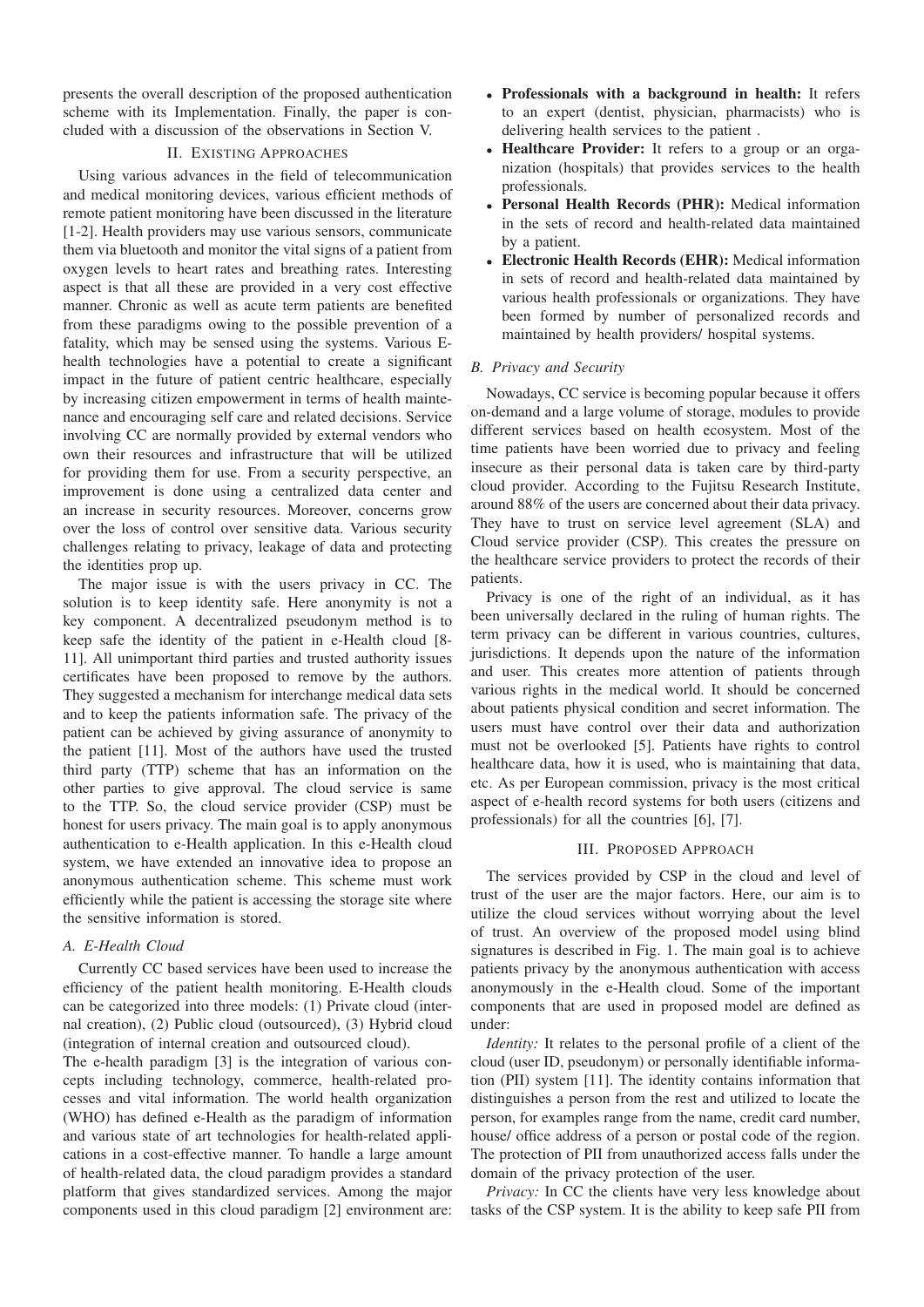

Fig. 1. An overview of the blind signature paradigm

unauthorized access [12]. Privacy is the discretion given to object to maintain its profile information, and providing/revoking access of the same to various Cloud service providers and stakeholders.

*Anonymity:* This is an event where the subject of importance or identification may not be recognizable. Various E-health records cannot be connected with a unique patient rather to a group of patients. Allowing the user to utilize a service or access a resource without revealing its identity or disclosing the PII [13].

*Unlinkability:* This is for the use of resources or interestingly the items without interlinking. The unauthorized entities must not be able to link the data. Here, multiple EHRs may not be linkable to a single owner. The importance of ensuring privacy of a user is of utmost concern. Various healthcare organizations may access the EHR by storing it on the cloud and the sensitive information on a private cloud.

*Anonymous credentials* (The case of blind signatures based on RSA): The blind signature is used to utilize various cloud services anonymously. The primary aim is to supply the anonymous tickets as credentials. This enables the client to create queries anonymously for using the services provided. A superficial way of putting the mechanism is when a part of the service issues credentials to the clients, which may be anonymously used for obtaining a cloud service [15]. Here, the issuing of the credentials is pursued by an entity of trust.

The RSA system creates the construction simple for a blind signature. Consider  $(a, b)$  two large prime numbers and  $m = (a, b)$ , two integers  $(p, q)$  satisfying equation 1. Where e and d are also integers satisfying the form:  $e * d \equiv 1$ <br>mod  $\psi(m)$ . The RSA system<br>blind signature. Cor<br> $m = (a, b)$ , two int<br>e and d are also i<br>mod  $\psi(m)$ .

$$
\widetilde{k} = H(k) * t^e \mod m \tag{1}
$$

 $P_k = (m, p)$  is the signer's public key [16].

The owner of the document  $k$  has the knowledge of the key.  $S_k = (m, q)$  is the signer's private key.

The blind signature can be obtained from document k as<br>follows:<br>• Firstly a random integer t will be selected by the owner<br>of the document. Message is computed using Equation 2.<br> $s = \tilde{k}^d \mod m$ follows:

• Firstly a random integer  $t$  will be selected by the owner of the document. Message is computed using Equation 2.

$$
s = \tilde{k}^d \mod m
$$
  

$$
\tilde{k}^d = (H(k) * t^e)^d \equiv H(k^d r^{e^d}) \equiv H(k)^d \quad (2)
$$

• The digital signature will be computed by the signer as per Equation 3:

TABLE I ABBREVIATIONS TABLE

| <b>Abbreviation</b> | <b>Meaning</b>                                         |
|---------------------|--------------------------------------------------------|
| $\boldsymbol{n}$    | Counter to generate unique ToT                         |
| $PK+$               | Public key for the access of a Patient $P_i$ .         |
| PK                  | Private key for the access of a Patient $P_i$ .        |
| Ha(i)               | Hash function to secure a message.                     |
| RT M                | Manager for ToT generation and registration            |
| $RTMK+$             | Public key for the encryption process.                 |
| $RTMK-$             | Private key for the encryption process                 |
| $RTMKS+$            | Public key for applying to the signature               |
| $RTMKS-$            | Private key for applying to the signature              |
| $RTMK+$ =           | Public key influenced by the RSA Blind Signature       |
| (N,e)               | Technique.                                             |
| $RTMK-$<br>$=$      | Private key for applying to the signature              |
| (N, d)              |                                                        |
| SМ                  | Manager of the services                                |
| $SMK+$              | Public key for encryption process having signature     |
|                     | component                                              |
| $SMK-$              | Private key for encryption process having signature    |
|                     | component                                              |
|                     | All key pairs are validated by a certificate authority |
|                     | $(CA)$ .                                               |

$$
s = H(k)d
$$
  

$$
s1 = s * t-1 \equiv H(k)d \mod m \quad (3)
$$

#### *A. Model for Threat*

Revealing the identity of any patient in the medical field is considered a violation of the privacy. In threat model, main parts of the threats against the privacy of the patient are:

*Identity disclosure:* Various users may be connected to the active databases depending on various quasi-identifiers. Abbreviations used in the paper are given in Table-I.

*Sensitive information disclosure:* The sensitive information are being related to individuals.

*Inferential disclosure:* Through data mining, sensitive information of the user can be inferred.

*Control over the user location:* This is related to location privacy of the user. In the threat model, the adversary considered being malicious may try to reveal the PII of the user in the scheme of the e-Health system, in the following ways:

The CSP itself assumed honest but may turn out dishonest, It may dump the data away or lose the data intentionally. Employees working as or for the CSP may use the information for benefit i.e. disconnected employee: an unauthorized service interruption, various types of social engineering attacks and unsecured APIs. The honesty of a cloud user is questionable in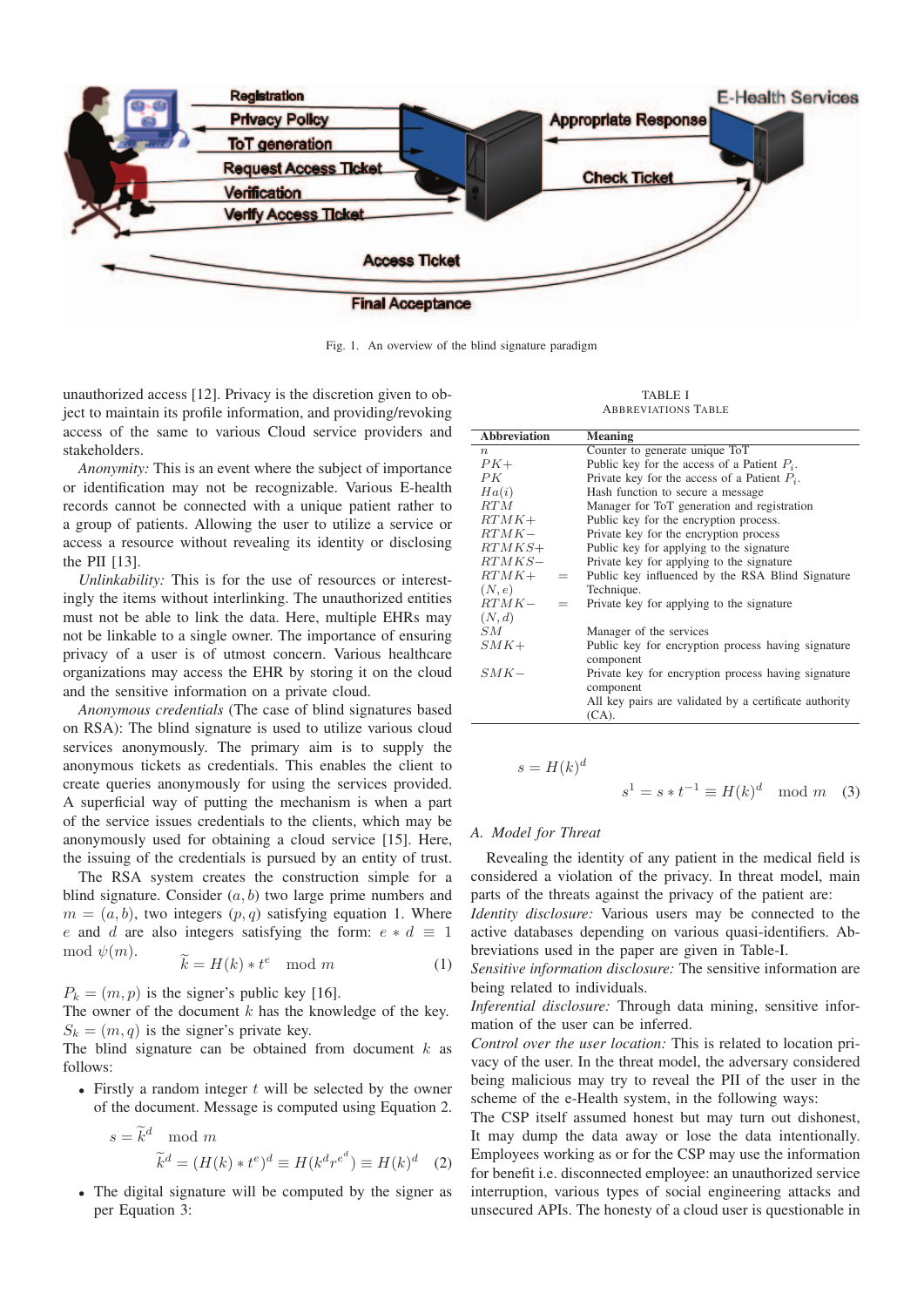

Fig. 2. A detailed model showcasing the working of the proposed authentication scheme between the RTM and SM during the conversation

certain scenarios without a background information. The user may perform a port scan on another genuine user and hence act maliciously. An external intruder is a malicious individual who is trying to reveal activity and information of the client of the cloud services. All above types are potentially supposed to be malicious. Through tracking the user in some situations privacy might be violated as clients anonymity is not taken as an important matter in the e-Health cloud system.

# IV. DESCRIPTION AND IMPLEMENTATION OF PROPOSED SCHEME

The anonymity of the patient is not considered frequently in e-Health systems. The absolute security does not exist in this kind of complex environment. Further, use of the existing application can be revealer of patients medical profile. A detailed ticket generation schema is described in Fig. 2, with two main actors in play- the Registration-Ticket Manager (RTM) and the SM. Here, the physical condition and illness is secret information of the patient. Our aim is to hide sensitive information from patients to keep them safe. To create an adaptive authentication scheme for a patient that allows them to access anonymously to their database or records, CSP will only see that patients request for a service. The aim is to give anonymous credentials when a patient requests to the cloud. Preservation of the privacy is the key element in systems architecture.

| <b>CLAIM</b>     | stake                   |                             |                   | <b>STATUS</b>                  | <b>ATTACKS?</b> |
|------------------|-------------------------|-----------------------------|-------------------|--------------------------------|-----------------|
| <b>Jay Cloud</b> | patient                 | Jay_Cloud/p1                | <b>Secret ToT</b> | OK                             | <b>None</b>     |
|                  |                         | Jay Cloud/p2                | Secret m          | OK                             | <b>None</b>     |
|                  |                         | Jay Cloud/p3                | <b>Secret ToT</b> | OK                             | <b>None</b>     |
|                  |                         | Jay Cloud/p4                | weak agree        | OK                             | <b>None</b>     |
|                  |                         | Jay Cloud/p5                | alive             | OK                             | <b>None</b>     |
|                  |                         | Jay Cloud/p6                | <b>Secret ToT</b> | OK<br>$\overline{\phantom{a}}$ | <b>None</b>     |
|                  |                         | Jay Cloud/p7                | secret n          | OK                             | <b>None</b>     |
|                  |                         | Jay Cloud/p8                | secret r          | OK                             | <b>None</b>     |
|                  |                         | Jay Cloud/p9                | secret blind      | <b>OK</b>                      | <b>None</b>     |
|                  | registration<br>manager | Jay Cloud/rtm secret access | ticket            | OK                             | <b>None</b>     |
|                  |                         | Jay Cloud/rtm               | alive             | OK                             | <b>None</b>     |
|                  |                         | Jay Cloud/rtm<br>3          | <b>Secret ToT</b> | <b>OK</b>                      | <b>None</b>     |
|                  |                         | <b>Jay Cloud/rtm</b><br>4   | weak agree        | OK                             | <b>None</b>     |
|                  |                         | Jay Cloud/rtm<br>5          | secret blind      | OK                             | <b>None</b>     |
|                  | service manager         | Jay Cloud/sm                | <b>Secret ToT</b> | OK                             | <b>None</b>     |
|                  |                         | Jay_Cloud/sm                | secret blind      | OK                             | <b>None</b>     |
|                  |                         | Jay Cloud/sm<br>3           | alive             | OK                             | <b>None</b>     |

Fig. 3. Snapshot of SCYTHER tool: experimenting using various types of attacks

#### *A. Authentication Scheme*

The various steps in used for authentication of E-Healthbased communication using blind signature scheme are:

*1) Step1-Registration and users Adaptive privacy policy creation:* In this step the SLA and privacy policy have been available to cloud user. It is for motivating users to join e-Health cloud system with being anonymous. The result generates the adaptive privacy policy by identifying the records of the particular patient. The starting ticket is also delivered with the name ToT which shows the proof of users registration and validates the same.

*2) Step2-Obtaining an Access Ticket:* Once the registration has been completed the user will get anonymous credentials(anonymous tickets) and can consume cloud service. This aim is to keep private patients sensitive information without revealing it to CSP.

*3) Step3-Using access ticket, and gaining access to usual Services Obtained:* The user uses the access ticket obtained in Step 2 to request the service, such as-EHR, applications, APIs etc. Here, the CSP will only know the user who requested the service.

# *B. Scheme Components*

This scheme has various components and the brief description of each component is given below:

User: In this scheme, this is a kind of typical patients in e-Health applications. The operations that can be performed by patients are: (1) Registration, (2) An access ticket will be obtained by the patient to keep identity private, and (3) Begin anonymous use of services: Here, the various storage services for patients data and applications.

Cloud Service Provider: CC services are based on malicious provider. The cloud hosts handle various guest virtual machines that can be requested and may be communicated through a network connection on the cloud platform.

E- Health Registration-Ticket Manager (RTM): For registration of the new user this manager is responsible. It acts